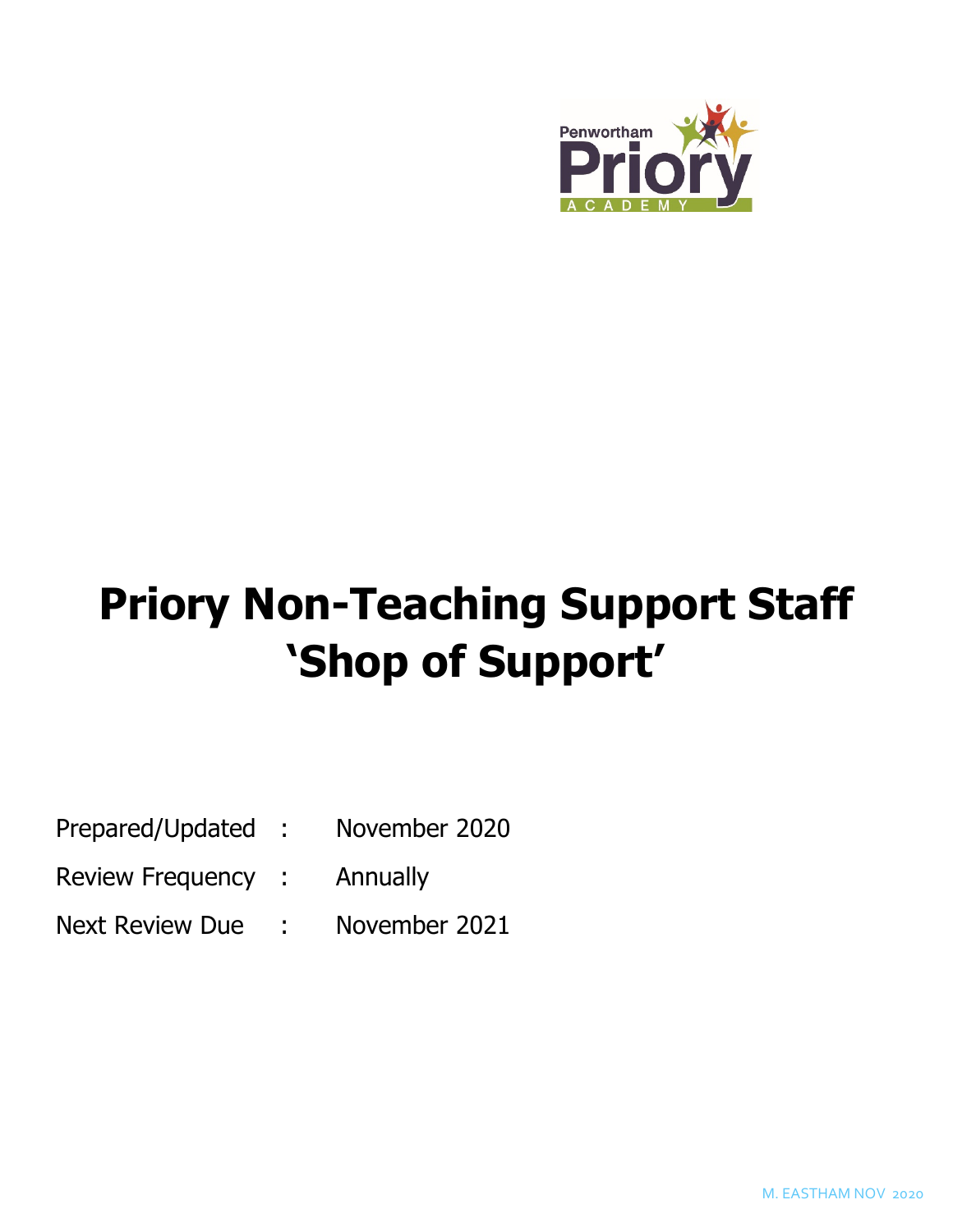# PRIORY SUPPORT STAFF 'SHOP OF SUPPORT'

# SUPPORT AVAILABLE FOR **ALL** SUPPORT STAFF AT PRIORY

This document outlines the **type** of collaborative support on offer for **all staff** at Priory, **you**, to complement **your** CPD, as well as our PM, appraisal or capability processes.

This 'shop of support' is not an exhaustive list. It will evolve year on year and throughout the year. It will be specific in some cases to certain individuals, but is nevertheless listed within this document to provide concrete examples of the type of support available to **you** as an individual, as and when **you** might need or want it.

It will allow **you** to **initiate** conversations (please don't wait for colleagues to approach you) with colleagues about what needs to improve, what will move **you** from good to great, but importantly, **how** that might be achieved.

### **Why should I need support?**

- **All staff** at Priory will always be assessed initially against each element of the employee's Job Description. Minimum expectations are that *'you are accountable for achieving the highest possible standards in work and conduct. Where you act with honesty and integrity; keep your knowledge and skills up-to-date and are self-critical; where you forge positive professional relationships; and work in the best interests of all pupils.'*
- Because **you** must support the best academic and pastoral progress of **all** our pupils.
- **You** must be willing therefore to reflect on **your** practice, year on year, to **avoid complacency** and change, evolve or tweak the way **you** do things so **your** practice is continuously honed and improved to achieve this.
- Because, **'what got you here, will not necessarily get you there' you** must break any mind-set that chain **you** to certain ways of doing things and to doing things the way **you** have always done them.
- Because the highest form of accountability is **your** own professional accountability for the quality of **your** work and to the pupils/staff who **you** support.
- Because **you** must be an agent of **your** own accountability committed to **your** own professional learning improving **your** pedagogical skills, accessing and using best evidence, innovating, evaluating and improving learning.
- Because **you** must ultimately take ownership and accountability of **yourself** for the work **you** provide at Priory.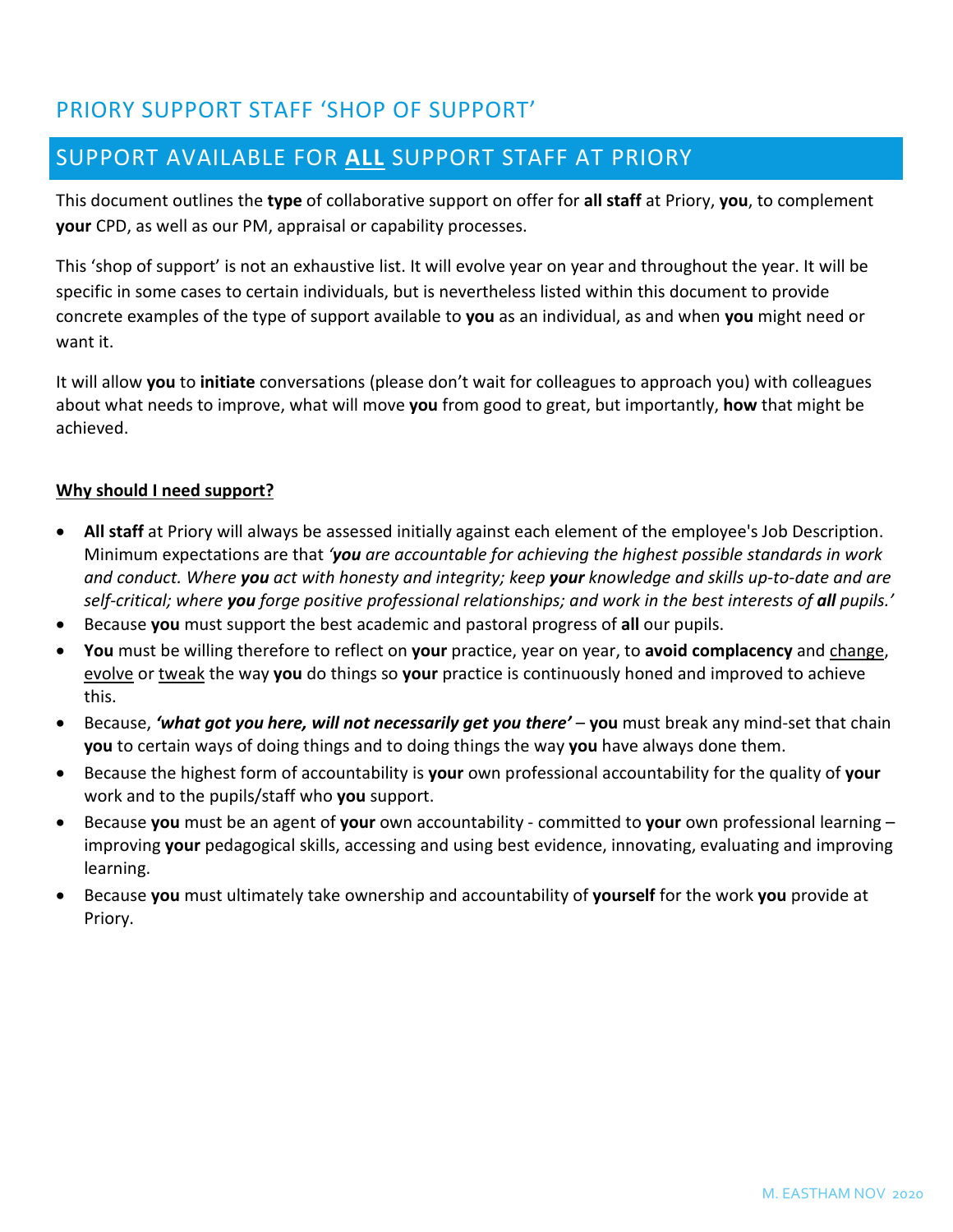### **What will Priory aim to do?**

- **Recognise that work is a huge part of our lives, and that our lives can affect our work.** Therefore, help address this '**lifestyle balance'** by providing '*professional support'* that enables us to be the best we can be in our work as well as '*personal support'* that focus on our welfare and well-being.
- Recognise that developing the quality of support staff, TA's, leaders and teachers, is one of the most important jobs in the school and make it the starting point that professional learning can always be better.
- Ensure there is sufficient investment in professional learning for **you**, and that developing professionalism is a key strategic priority.
- Remove obstacles and create the conditions that will allow **you** to develop.
- Support **you** to work collaboratively to evolve, to cultivate peer learning within school and between schools and to encourage innovation.
- Support **you** to plan and evaluate **your** work with colleagues, observing and learning from each other and sharing what works within or across groups of schools.
- Support **you** to access, where necessary and at the right times, relevant support as listed in this document.
- If necessary, prioritise support in the following order. Those staff following:
	- Formal capability
	- Informal capability
	- Appraisal
	- Staff not following appraisal or capability procedures.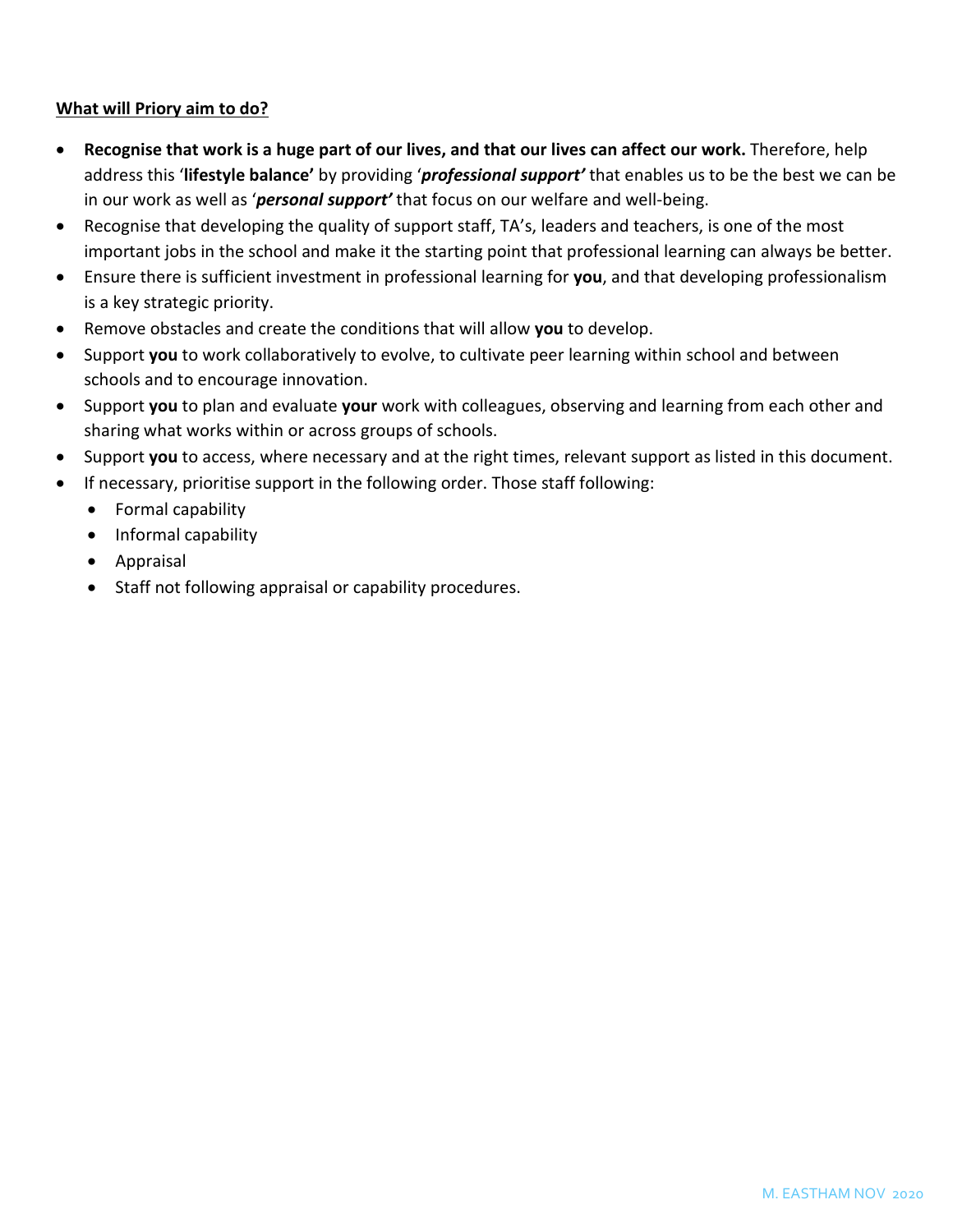# *'PROFESSIONAL SUPPORT'* AVAILABLE FOR **ALL** SUPPORT STAFF AT PRIORY

- Support to progress through payment scales where applicable.
- Opportunity to work alongside other staff in their roles for further experience, 'upskilling' and/or succession planning.
- Support (financial or otherwise) to undertake a **Masters Degree** related to Education or **other associated qualifications** related to your work. Please note, it may not be possible to accommodate all requests, therefore the following process should be followed:
	- Staff to indicate an interest in the first instance to their line manager (preferably the June prior to commencement of the course)
	- Discuss how the qualification might impact on them:
		- o Personally
		- o Department/other colleagues
		- o Whole school
	- Complete our brief application form covering:
		- o Expression of interest
		- o Summary/Explanation of the intended qualification
		- o Cost
		- o Summary/Explanation of which of the following criteria the course will meet and how:
			- Whole school, **School Improvement Key Objectives** for that academic year
			- Other whole school practice/processes
			- Department/other colleagues
			- **Personally**
	- If necessary, priority will be given to those qualifications that support the above criteria in that order.
	- Terms and conditions may apply to justify any financial or otherwise support offered (please see Cheryl Barker for further information)
- Support within Priory from **other colleagues** e.g. Teaching staff, Support staff, T&L team, ELT lead, TLR Postholders, Intern (Pupil Premium/Boy's Champion), SLE's, Lead Practitioners
- Support from **SLT** in:
	- Leadership, Appraisal, Performance Management **ME**
	- T&L, DP **LCO**
	- Data and all pupil outcomes & Curriculum **NG**
	- Pastoral, Behaviour for Learning **DC**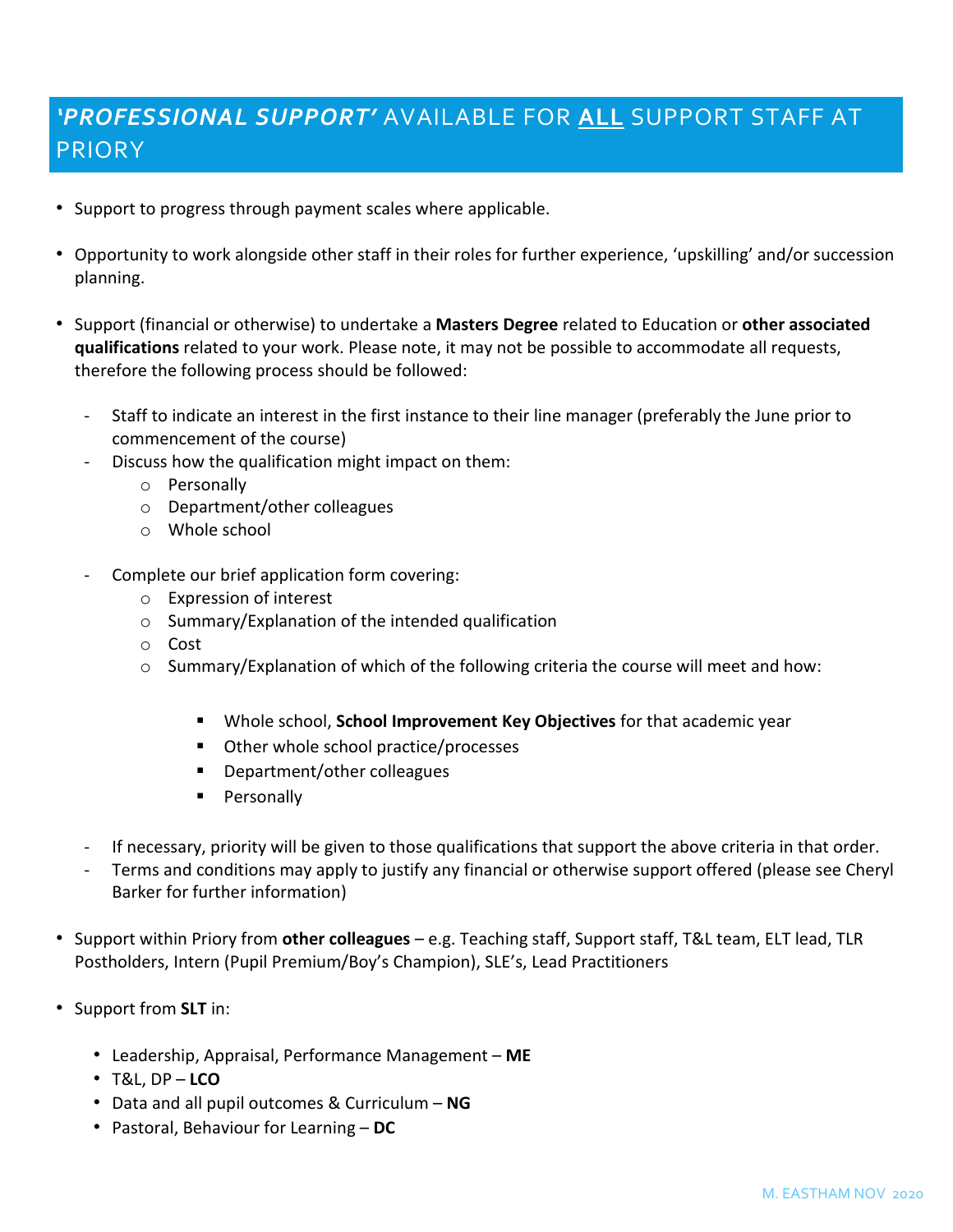- Microsoft 365 use **– PM** (Leadership Intern)
- Support from Cheryl Barker **financial advice** staff can chat to Cheryl for independent, no obligation financial advice on work related aspects including payroll, HR and pension queries, including leave of absence, maternity and paternity leave, salary calculations to name a few - **CB**
- New/continued support from staff in **another school/s.**
- **Visiting** other staff from other school/s observing their work, leadership discussions, moderation etc.
- **Regular meetings** with SLT, line managers (co-ordinator).
- **Observations** of other colleague/s/department/s including those at other schools, and other colleagues at Priory.
- Support from our **Teaching School Alliances** (Preston TSA, Endeavour Learning Trust TSA (ELTSA), Red Rose TSA) – in relation to aspects of your work where applicable.
- **SIP** support.
- **Independent associate advice** where applicable.

### *'PERSONAL SUPPORT'* AVAILABLE FOR **ALL** STAFF AT PRIORY

Our framework of personal support is focused around **'Self-Care'** and **'Team Care'**. A recognition of our own (Self-Care) and our colleagues (Team Care) **Mental Health; Physical Health and Nutritional Health** – all of which is wrapped around our **Priory culture**.

- **A culture** where open and honest discussions on how we might improve and/or support our welfare as staff are welcome.
- **A culture** where, collectively, as a staff, we help ourselves and help each other address our *'lifestyle balance'.*
- **A culture** where we recognise the signs in ourselves and our colleagues when the demands (professional and/or personal) on you/your colleague outstrip your/their belief in your/their ability to cope with them and:
	- Let others know/talk to colleagues
	- Discuss possible short-term solutions
	- Discuss possible longer-term solutions
	- Focus in addition, on what is going well the positive.
- **A culture** where open and honest discussions with colleagues, who may wish to discuss their own particular circumstances, will be facilitated as a viable alternative to capability. Please see Mr Eastham (or line manager in the first instance), should you wish to engage in a without prejudice and protected conversation – an 'off the record' conversation to discuss your own particular situation at any given time.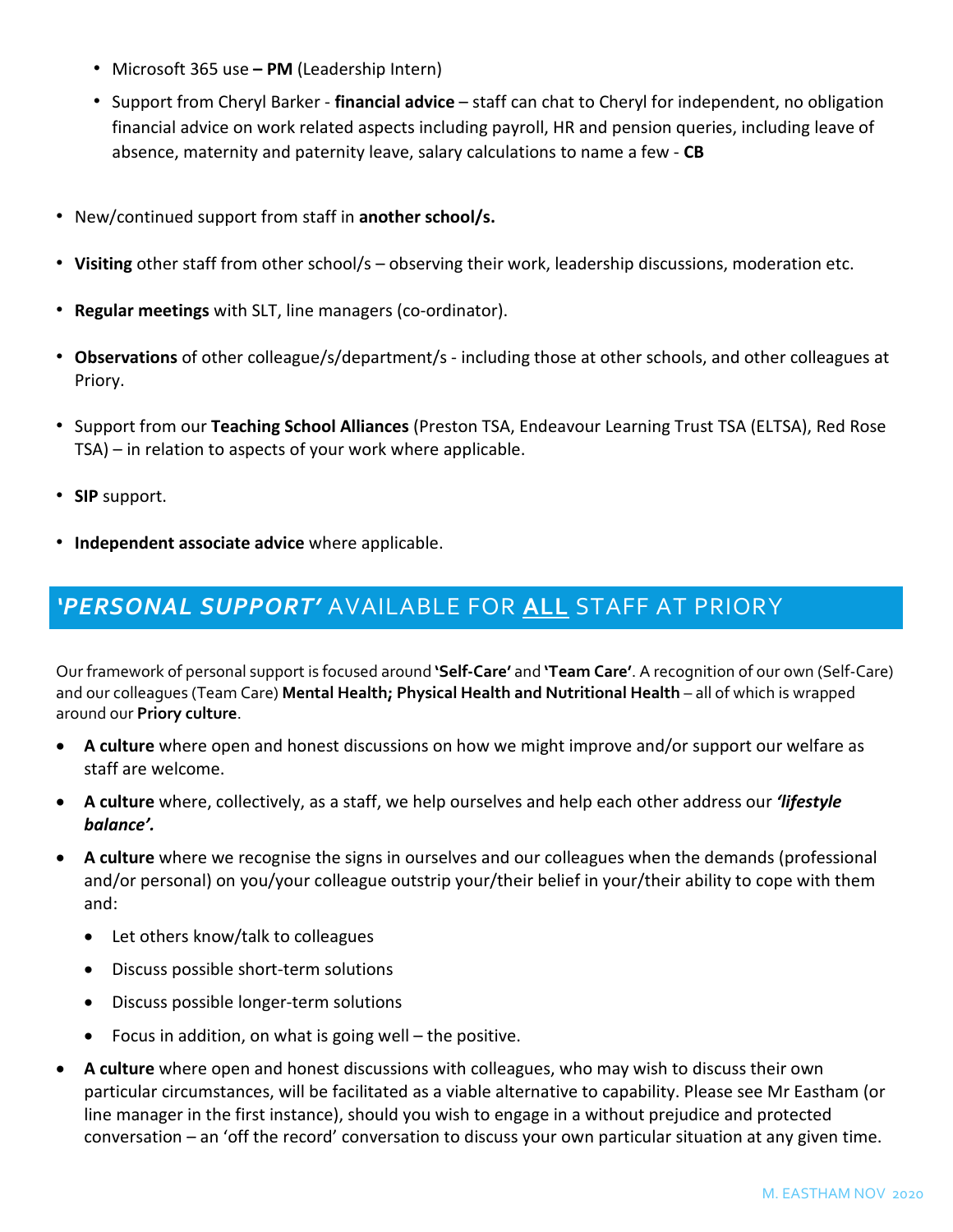### **STAFF 'SELF CARE' AND 'TEAM CARE'** *'WHEEL OF SUPPORT'***:**

Below are the health and wellbeing support services available for us all through partnership with our Schools Advisory Service for health and wellbeing:



Please note, support available on any of the above may take the form of an initial call with other professionals. The extent of any subsequent support will then need to be discussed on an individual basis.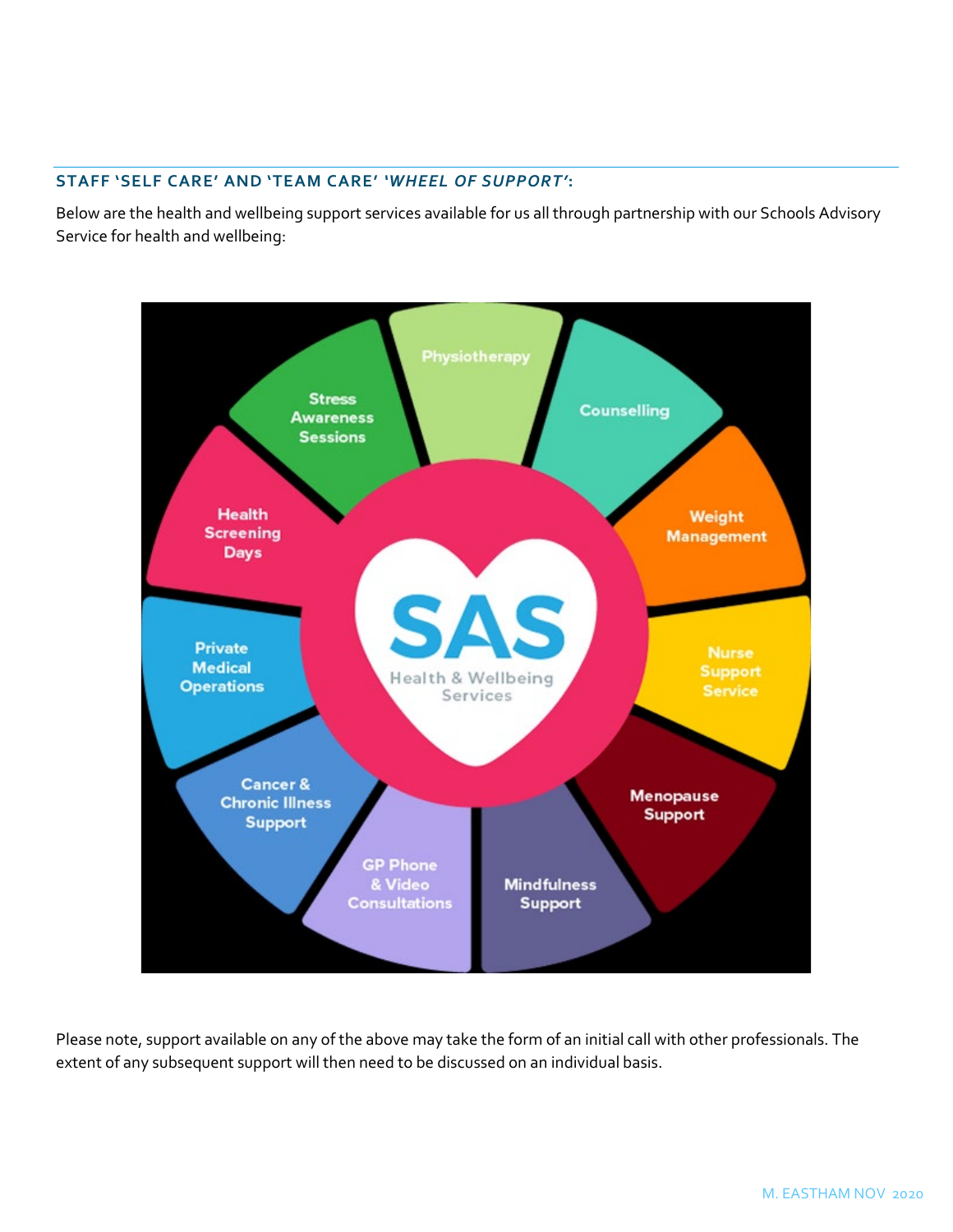#### FURTHER INFORMATION ON THE ABOVE SUPPORT AVAILABLE:

- **Unlimited, Confidential Physical Health Telephone Support -** Administered by our registered nursing team partners - available Mon- Fri 8:30 - 4:30
- **Unlimited, Confidential Mental Health Telephone Support -** Administered by our registered nursing team partners - available Mon- Fri 8:30 - 4:30
- **Unlimited Bereavement Support** Emotional support and guidance for navigating bereavement of a loved one.
- **Unlimited Menopause Support -** Support covering issues associated with menopause.
- **Unlimited Cancer & Chronic Illness Support -** Support to staff if they or their family are affected by a diagnosis of a chronic, long term condition. Additional complementary therapies could be made available to assist with the physical/psychological symptoms which can accompany such a diagnosis.
- **Weight management -** Support and guidance for navigating our nutritional health and weight loss.
- **Free access to Thrive -** NHS approved guided CBT, mindfulness, meditation and relaxation app.
- **Free access to The Relaxation Room -** SAS guided mindfulness & meditation evening webinar sessions.
- **Free access to E-gym -** App based exercise programme for range of abilities and experience.
- **A Range of Work-Related Stress Support -** Access to information and advice surrounding work-related stress to identify solutions to deal with stress, help instill the user with coping strategies for stress and anxiety and/or provide mindfulness focused sessions that concentrate on relaxation techniques. Also support that may need to be considered to assist in reducing any workplace stress that may have a detrimental impact on future health and attendance i.e. Occupational Health Referrals, Counselling sessions, Health Risk Assessments, Education Support Partnership, ASCL Wellbeing Zone etc.
- **Physiotherapy** support to alleviate discomfort while you are waiting for a referral.
- **Private medical operations**  support to try and reduce waiting times for non-urgent operations, enabling staff to return to their usual duties sooner.
- **Free health screening days/checks/ including:**
	- o Blood pressure and pulse
	- o Total / HDL cholesterol test
	- o Height, weight, BMI and waist measurements (weight & waist circumference)
	- o Lifestyle assessment of risk factors
	- $\circ$  A calculation of your risk of developing heart disease or stroke in the next 10 years.
	- o Advice and information on how to reduce your risk.
- **Flu jabs for eligible staff**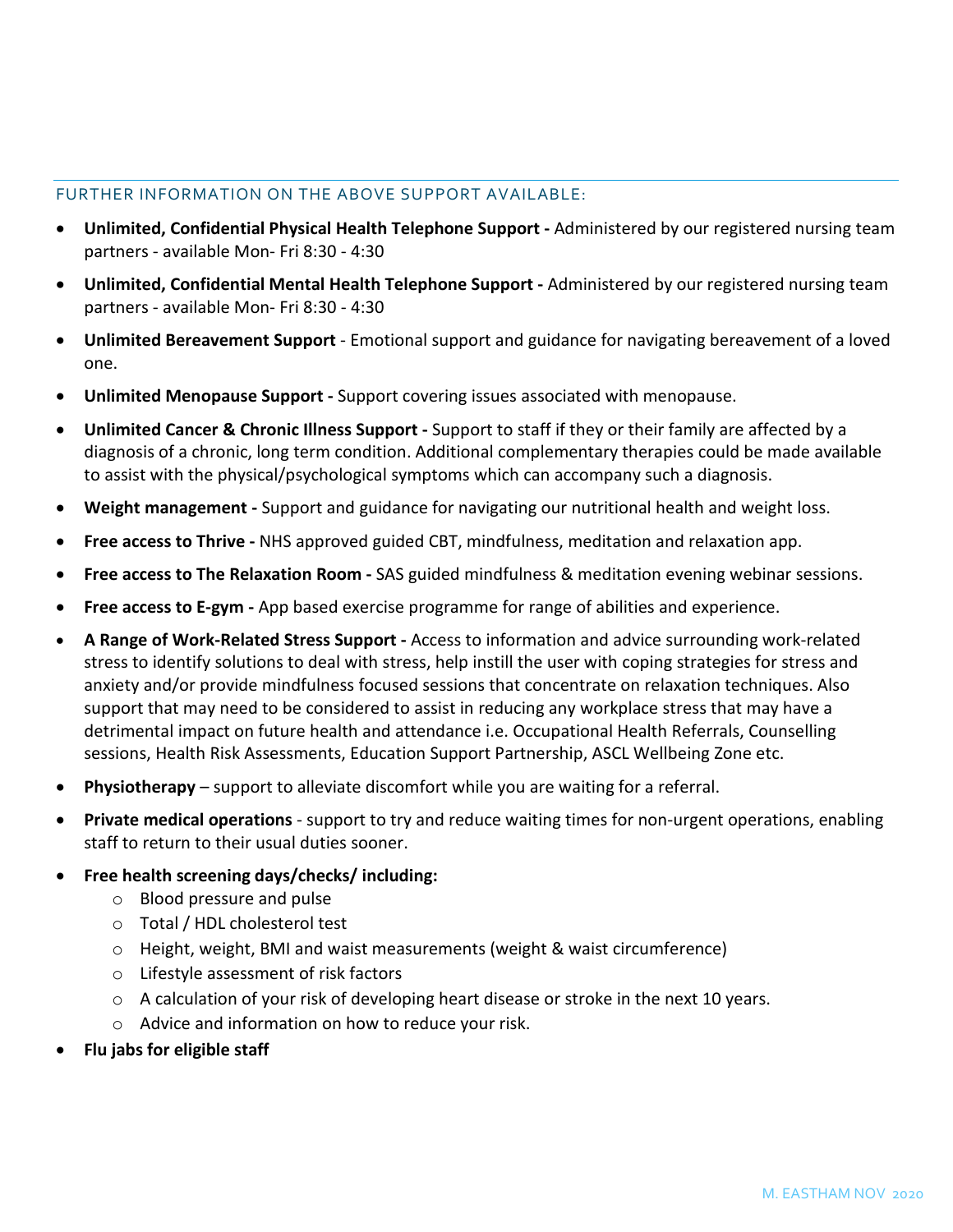### IN ADDITION, COLLEAGUES AT PRIORY MAY WISH TO ACCESS THE FOLLOWING ASPECTS OF SUPPORT TOO:

- **Access to 'Supervision' sessions –** Provided by one of our trained, in house Pastoral Managers should staff feel the need to talk to someone to support their wellbeing either professionally or personally.
- **Access to our** *'friend of the school'* **Charlotte Lowe – counselling service for confidential Physical and Mental Health Support** – solution focused therapy sessions should staff feel the need to talk to someone in order to support their wellbeing through particularly difficult or challenging times in their professional or personal life.
- **Support from Cheryl Barker - financial advice –** staff can chat to Cheryl for independent, no obligation financial advice on work related aspects including payroll, HR and pension queries, including leave of absence, maternity and paternity leave, salary calculations to name a few.
- **Access to our** *'friend of the school'* **Shauna Speight – financial advisor –** staff can chat to Shauna for independent, no obligation financial advice on work related or personal finance – whether that be savings, investments, retirement planning, pensions etc.
- **Access to our** *'friend of the school'* **Phil Dyer – leadership and healthy leaders advisor -** staff can chat to Phil to support their leadership roles where applicable but also to support their wellbeing in relation to our **'Self Care'** and **'Team Care'** focus across the school.
- Open discussion with Headteacher regarding **'special leave'** if required.
- **'Leadership lunches'** every Friday an opportunity for SLT and ELT to get together for informal discussion and chat.
- **'Healthy leaders'** course followed by ELT with our external associate.
- **Tea and coffee** available at the start of staff briefings in the staff room.
- **Staff socials** BBQ's/meals out/Christmas meal etc.
- **Pre-order lunch service**
- Access to the **Digital Healthy Schools** platform for staff
- **Staff Welfare activities at reduced rates** please see those items marked in yellow in the staff calendar i.e. Yoga, Zumba classes etc.
- **'Listening Tree' support** a forum to allow staff to review and reflect on their practice.
- **Results day** continental breakfast provided for staff coming in on results day to see how our pupils have done.
- **Edapt UK - a union giving legal support and advice without political aganda.**
- **Support the Health and Safety Executive's (HSE) 'Go Home Healthy' programme,** so that we take health risks as seriously as safety ones, particularly the prevention of work-related stress: